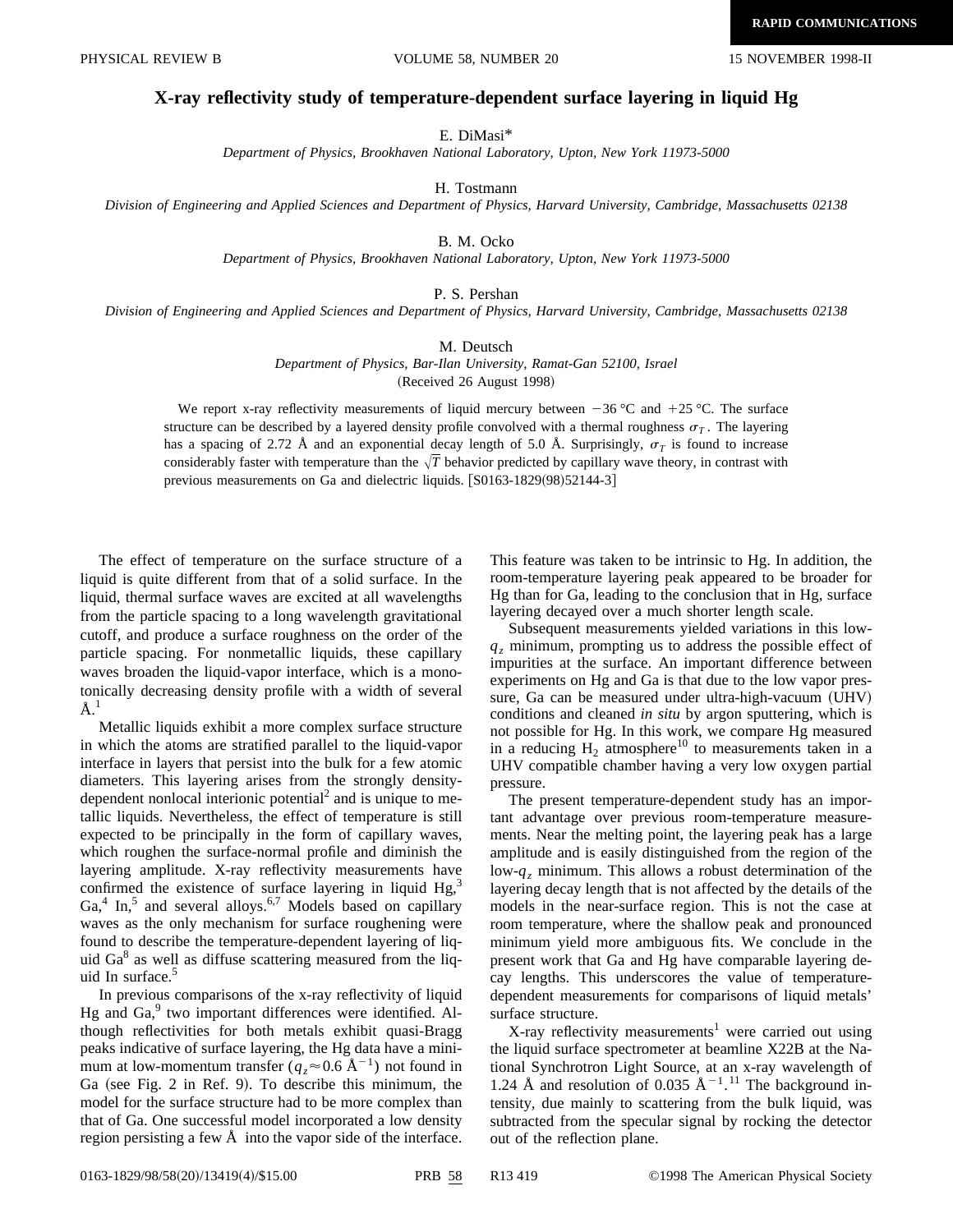Liquid mercury was prepared in two different sample chambers. In the first, the Hg sample<sup>12</sup> was contained in a glass reservoir with a Teflon stopcock and glass filling capillary, mounted on a high vacuum chamber comprised of a cylindrical thin-walled Be can mating to stainless steel flanges with viton o-ring seals. After several cycles of evacuating the chamber to  $10^{-4}$  Torr and backfilling with 900 Torr of dry  $H_2$  gas, the liquid Hg was poured from the reservoir into a ceramic sample pan. Surfaces appeared clean to the eye and yielded reproducible reflectivity measurements for as long as 4 days. When the sample was deliberately exposed to air, the reflectivity exhibited deep oscillations characteristic of rapid oxide formation.<sup>13</sup>

A second Hg reservoir, capillary and valve made from stainless steel was mounted on top of a UHV chamber. Following a bakeout, the sample was poured, with the Hg vapor pressure of about  $10^{-2}$  Torr then determining the total pressure in the chamber. Small patches of oxide were initially observed, but disappeared from the surface within a few hours. Hg oxide is expected to decompose due to the low oxygen partial pressure in this pseudo-UHV environment.<sup>14</sup> In addition, we observe a continuous evaporation and recondensation of Hg, constantly renewing the Hg surface.<sup>15</sup> The resulting Hg surface was stable, as determined by x-ray reflectivity, for 11 days.

In both chambers, a copper cold finger extended from the bottom of the sample pan into a liquid nitrogen dewar. Temperature was monitored near the sample pan, and calibrated in separate experiments with a sensor immersed in the Hg. Corrected sample temperatures are reported with relative errors of  $\pm 1$  °C. For the UHV chamber, the gradient between sample and thermometer was greater, and there is an additional systematic error that may be as large as 8 °C. Both chambers rested on an active vibration isolation unit.

Our x-ray reflectivity measurements reveal that the surface induced layering is strongly temperature dependent. Figure 1(a) shows the reflectivity as a function of  $q<sub>z</sub>$  measured in the glass chamber for three temperatures between  $-35$  °C and room temperature. The quasi-Bragg peak observed at  $q_z \approx 2.2 \text{ Å}^{-1}$  indicates that the liquid metal is stratified near the surface. The peak position, amplitude, and width give the length scales for the surface induced layering, which extends several  $\AA$  into the bulk liquid. The other main feature of the data is the minimum in the reflectivity at  $q<sub>z</sub>$  $\approx$  0.6–1.2 Å<sup>-1</sup>, the depth of which differs between samples. This minimum is much more pronounced under the highpressure  $H_2$  environment (900 Torr) than under the Hg vapor pressure of  $10^{-2}$  Torr, as shown for two sets of roomtemperature measurements in Fig. 1(b). These low- $q_z$  data indicate that the details of the electron density within 5 Å of the surface are affected by the sample environment.

We have quantified the surface layering by constructing a model for the surface-normal density profile, parametrized as reported previously,  $3,4,8$  and fitting the reflectivity calculated from the model to the experimental data. The surface-normal density profile is constructed from slabs of electron density parallel to the liquid-vapor interface. The slabs represent planes of atoms separated by a distance *d*, which are disordered in plane, and which have mean-squared surface-normal displacements increasing with depth. The electron density profile is composed of a sum of Gaussian terms:



FIG. 1. (a) X-ray reflectivity of liquid Hg.  $\triangle$ :  $-35^{\circ}$ C;  $\blacksquare$ : 0 °C;  $\circ$ : +23 °C; (-): calculated Fresnel reflectivity  $R_F$ . (b) Roomtemperature reflectivity normalized by  $R_F$  (-) for two Hg samples.  $\circ$ : glass chamber with H<sub>2</sub> gas.  $\bullet$ : UHV chamber. (c) Calculated local layering profiles having  $d=2.72$  Å,  $\bar{\sigma}=0.46$  Å, and  $\sigma_T=1.0$ Å.  $(\cdots)$ : no surface modification.  $(-)$ : adlayer model.  $(--)$ : surface depletion model. (d) Best-fit profiles for vacuum data.  $(-)$ : Room temperature ( $\sigma_T$ = 1.0 Å). (- - -): *T* = -36 °C ( $\sigma_T$ = 0.8 Å).

$$
\rho(z) = \rho_{\infty} \sum_{n=0}^{\infty} \frac{d/\sigma_n}{\sqrt{2\pi}} \exp[-(z-d)^2/2\sigma_n^2],
$$

where  $\rho_{\infty}$  is the electron density of bulk Hg, and we represent the mean-squared displacements in the *n*th layer by  $\sigma_n^2$  $= n\bar{\sigma}^2 + \sigma_T^2$ , where  $\sigma_T$  characterizes the roughness of the layer nearest the surface. Far into the bulk,  $n\bar{\sigma}^2$  becomes large, and no layering is present, so that  $\bar{\sigma}$  quantifies a layering decay length. With this form for  $\rho(z)$ , the reflectivity, proportional to the Fresnel reflectivity  $R_F$  of an abruptly terminated homogeneous electron density, can be calculated analytically and yields

$$
\frac{R(q_z)}{R_F} = \left| \frac{1}{\rho_{\infty}} \int_{-\infty}^{+\infty} (\partial \rho / \partial z) \exp(i q_z z) dz \right|^2
$$
  
=  $F^2 (q_z d)^2 \exp(-\sigma_T^2 q_z^2) [1 - 2 \exp(-q_z^2 \overline{\sigma}^2 / 2)$   
 $\times \cos(q_z d) + \exp(-q_z^2 \overline{\sigma}^2) ]^{-1},$ 

where the reduced scattering form factor  $F=(f(q_z))$  $f'$ /( $Z+f'$ ) has been inserted, as presented previously.<sup>1</sup>

The parameters  $\sigma_T$ ,  $\bar{\sigma}$ , and *d* control the height, width, and position of the layering peak, and characterize a simple local layering profile [Fig.  $1(c)$ , dotted line]. Although this model is sufficient for liquid Ga (Refs. 4 and 8) and  $In,^5$  it does not yield a good fit to the the low-*qz* reflectivity of liquid Hg. To account for the low- $q<sub>z</sub>$  reflectivity we have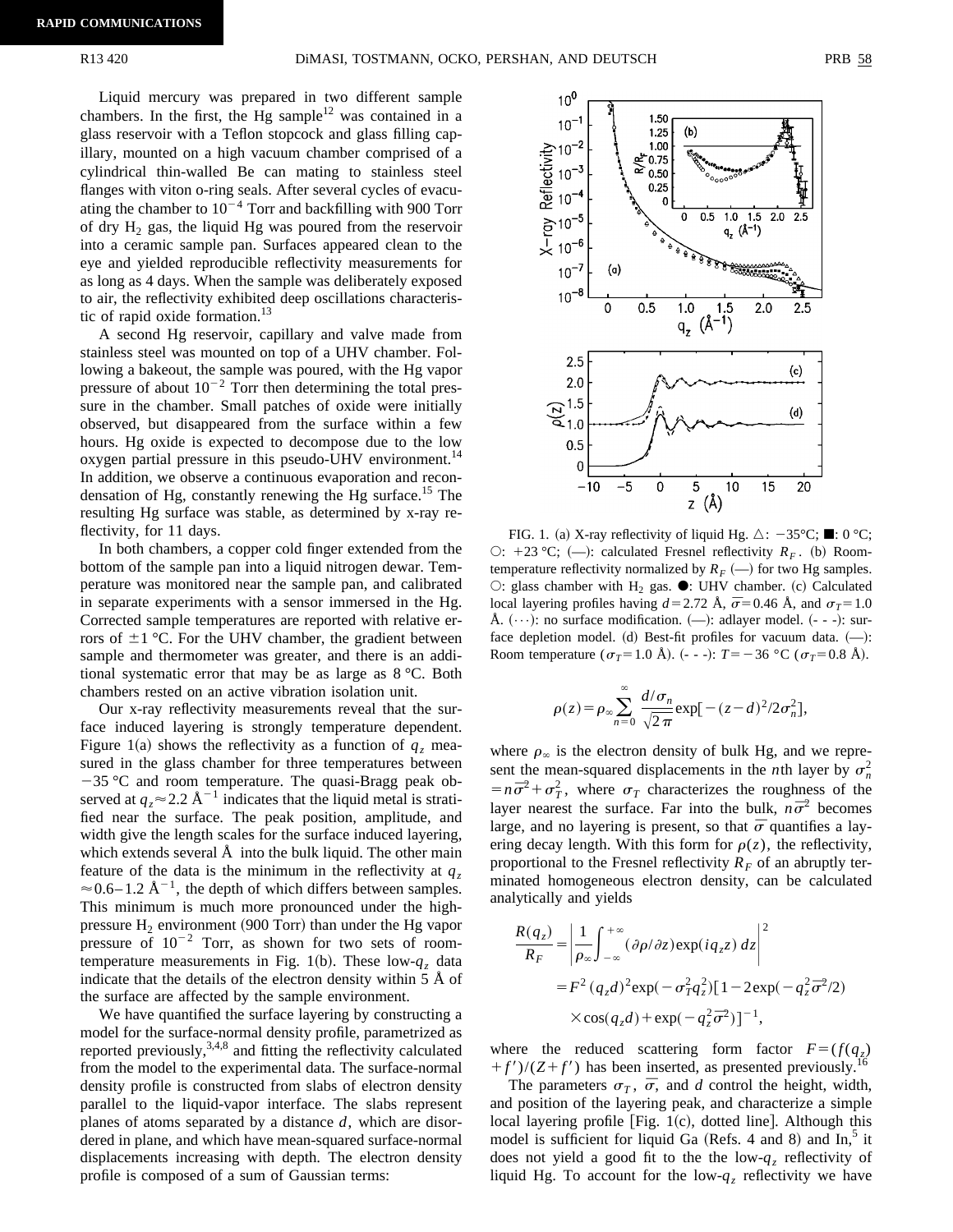consideredprofiles that incorporate density terms in addition to the layered model, modifying the first Hg layer, the first several layers, and/or the region several Å towards the vapor side of the interface. These additional features are independent of temperature. The modification having the best fit for all data is a single additive Gaussian term  $f_A \rho_\infty(d/\sigma_A \sqrt{2\pi}) \exp[-(z-z_A)/2\sigma_A^2]$ , positioned a few Å into the vapor region, with a width  $\sigma_A \approx 1.5$  Å and a density  $f_A$  relative to the bulk varying from 0.1–0.3 between samples  $[Fig. 1(c), solid line]$ . However, this model is difficult to distinguish mathematically from one in which the density of the first Hg layer is decreased. In particular, the data with the most exaggerated low- $q_z$  minima can be fit by models with a broadened, depleted first Hg layer and an expanded spacing between the first two layers [Fig. 1(c), dashed line. Models having alternating long and short layer spacings, as might result from atomic pairing, do yield destructive interference at low  $q<sub>z</sub>$  but do not fit the data well.

Deviations from the simple oscillatory profile are smaller for samples poured in a UHV chamber at  $10^{-7}$  Torr following a bakeout than for measurements in a glass chamber evacuated to only  $10^{-4}$  Torr. To explain this difference, we attribute the modified density profile to the presence of impurities. In recent self-consistent quantum Monte Carlo simulations of the Hg-vapor interface, no vapor-side tail or appreciable modification of the surface layer was observed in the computed density profile.<sup>17</sup> As discussed above, we believe the presence of macroscopic oxide is unlikely, although oxygen, water, or other contaminants introduced with the Hg sample may be present in small amounts. These may form a passivated, low-density adlayer or incorporate themselves into the first Hg layer to alter its density.

Although the available x-ray data do not allow a unique determination of the near-surface region, we obtain reliable information on the temperature dependence of the surfacenormal density profile. All Hg data are described by local layering parameters  $d=2.72\pm0.02$  Å and  $\bar{\sigma}=0.46\pm0.05$  Å. These values are obtained for both  $H_2$  and vacuum measurements, and are independent of the model surface modification. The temperature dependence of the reflectivity can be quantified solely by the variation of  $\sigma_T$ , as shown in Fig.  $2(a)$  for measurements in H<sub>2</sub> atmosphere. This parameter controls the amplitude of the layering peak and is directly related to the amplitude of the density oscillations at the surface, as shown in Fig.  $1(d)$  for vacuum measurements, varying from 0.8 Å near the melting point to about 1.0 Å at room temperature. The other parameters, if allowed to vary for each temperature independently, show no systematic dependence on *T*.

In particular, this means that the layering decay length of  $5.0\pm0.5$  Å for Hg is independent of temperature, as was previously shown for Ga.<sup>8</sup> This is somewhat surprising, since it is not obvious that layering should persist over essentially the same length scale in the face of thermal roughening that effectively broadens the interfacial width. Such a model, in which the local surface-normal density profile is independent of the surface height fluctuations, is intrinsic to the analyses long used for calculating the scattering cross section from rough surfaces.18,19 Previous observations on liquid metals demonstrated that such an interpretation appears to be justified.<sup>5,8</sup> In fact, it has been thought that the liquid metal



FIG. 2. (a)  $R/R_F$  for different temperatures, from sample measured in H<sub>2</sub> atmosphere. Solid lines are fit curves for which  $\sigma_T$  has been varied. (b) Temperature dependence of  $\sigma_T^2$ .  $\triangle$ : Measurement in vacuum.  $\circ$ : Measurement in H<sub>2</sub> gas.  $\bullet$ : Second sample measured in H<sub>2</sub> gas.  $\diamond$ : Ga data from Ref. 8. Lines: Capillary wave form  $\sigma_{cw}^2(T)$  for Hg  $(-,-)$  and Ga  $(-)$ . (c) Temperature dependence of  $(R/R_F)/\exp(-q^2\sigma_{cw}^2)$  at the layering peak, normalized at the melting point, for Ga ( $\Diamond$ ) and Hg [symbols as in (b)].

surface may provide the best justification of this approach, since the measured reflectivity peak is a dramatic structural feature that is both straightforward to characterize and strongly affected by surface height fluctuations that vary considerably with temperature.

In the capillary wave model, thermally excited surface waves produce mean-squared displacements for which the restoring force is due to the surface tension  $\gamma$ :

$$
\sigma_{\text{cw}}^2(T) = \frac{k_B T}{2 \pi \gamma} \ln \left( \frac{k_{\text{max}}}{k_{\text{min}}} \right),\,
$$

where  $k_{\text{max}}=1.2 \text{ Å}^{-1}$  and  $k_{\text{min}}=7.4\times10^{-3} \text{ Å}^{-1}$  are wavevector cutoffs determined by the atomic size and the instrumental resolution, respectively.<sup>1</sup> This model has been successfully applied to dielectric liquids $1,20$  and to liquid Ga.<sup>8</sup> Figure 2(b) compares  $\sigma_{\text{cw}}^2$  calculated as a function of temperature for Hg and Ga (dashed and solid lines), for appropriate values of the surface tension, $21$  bulk interatomic spacing, $2<sup>1</sup>$  and instrumental resolution, to the surface roughness  $\sigma_T^2$  extracted from reflectivity measurements of Hg and Ga (symbols). The temperature dependence of  $\sigma_T$ differs fundamentally between Hg and Ga. For Ga, the slope of the experimental points matches that of the capillary wave model, offset only by a constant term  $\sigma_0 \approx 0.3$  Å, attributed to an intrinsic roughness.<sup>8</sup> This allows the quantity  $\sigma_T$  for Ga (denoted in Ref. 8 by  $\sigma_c$ ) to be written as  $\sigma_T^2 = \sigma_0^2 + \sigma_{\rm cw}^2$ .